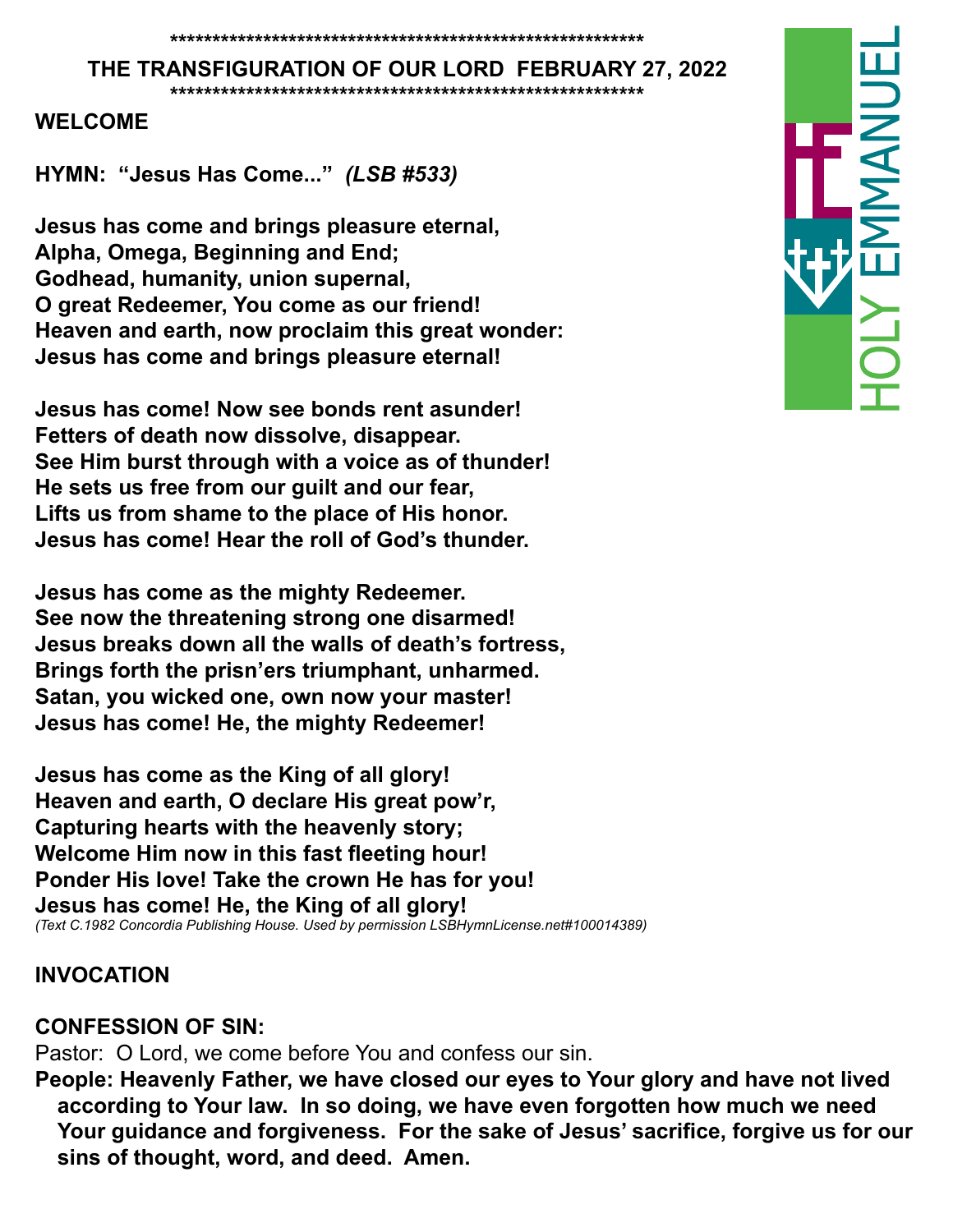## **ASSURANCE OF GRACE:** *(Portions from 2 Cor 3:17,18)*

Pastor: Our sin and guilt under the law is like a veil.

**People: "But whenever anyone turns to the Lord the veil is removed. Now the Lord is the Spirit, and where the Spirit of the Lord is, there is freedom."**

Pastor: "And we, who with unveiled faces, reflect the Lord's glory,"

**People: "Are being transformed into His likeness with ever-increasing glory, which comes from the Lord, who is the Spirit." Amen.** 

**CALL TO WORSHIP:** *(From Psalm 99)*

Pastor: Exalt the Lord our God and worship at his holy mountain,

**People: For the Lord our God is holy.**

Pastor: The Lord reigns, let the nations tremble;

**People: He sits enthroned between the cherubim, let the earth shake.**

Pastor: Great is the Lord in Zion;

**People: He is exalted over all the nations.**

Pastor: Let them praise your great and awesome name - he is holy! **People: Amen.** 

**SONG: "Jesus, You Alone Are Worthy"** *(Jennifer Randolph)*

**Jesus, You alone are worthy, And I sing this song to You; Jesus, You, alone are worthy, I will worship none but You, Jesus, You alone are worthy, And I sing this song to You; Jesus, You, alone are worthy, I will worship none but You**

**Precious Lamb of God who took away my sin, So I could enter in a new and better covenant; By Your mighty pow'r You ripped the veil in two, So I could come to You, and be with You forever!** 

**Jesus, You alone are worthy, And I sing this song to You; Jesus, You, alone are worthy, I will worship none but You.**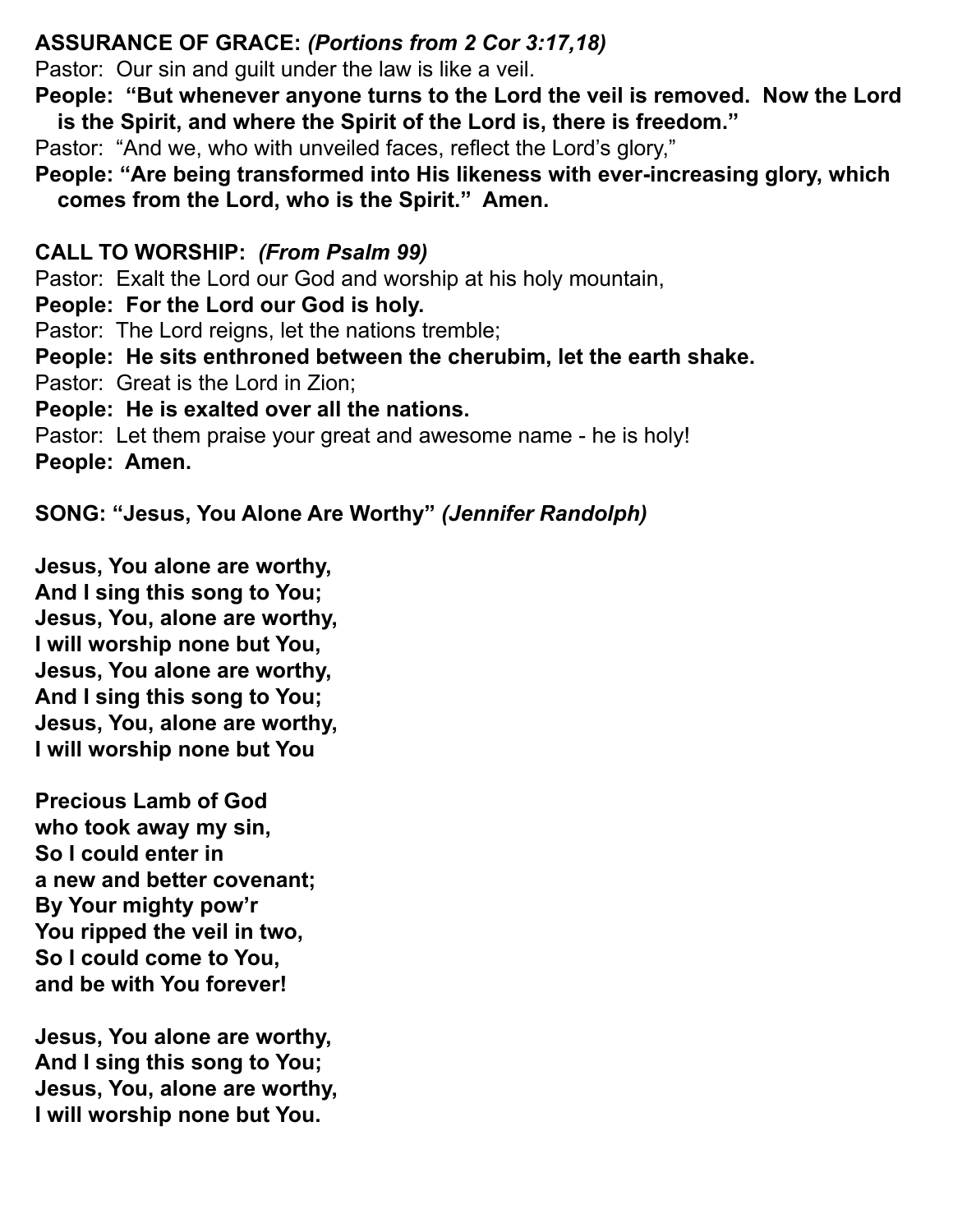**Like the four and twenty elders 'round Your throne Who worship You alone, I cast my crown before You now; Ev'ry knee will bow and ev'ry tongue proclaim The splendor of Your name, Your kingdom reigns forever!** 

**Jesus, You alone are worthy, And I sing this song to You; Jesus, You, alone are worthy, I will worship none but You.** *(C. 1985 Integrity's Hosanna! Music. Used by permission. CCLI 522460)*

## **OLD TESTAMENT READING: Deuteronomy 34:1-12**

<sup>1</sup> Then Moses climbed Mount Nebo from the plains of Moab to the top of Pisgah, across from Jericho. There the LORD showed him the whole land—from Gilead to Dan, <sup>2</sup> all of Naphtali, the territory of Ephraim and Manasseh, all the land of Judah as far as the western sea, <sup>3</sup> the Negev and the whole region from the Valley of Jericho, the City of Palms, as far as Zoar. 4 Then the LORD said to him, "This is the land I promised on oath to Abraham, Isaac and Jacob when I said, 'I will give it to your descendants.' I have let you see it with your eyes, but you will not cross over into it." 5 And Moses the servant of the LORD died there in Moab, as the LORD had said. <sup>6</sup> He buried him in Moab, in the valley opposite Beth Peor, but to this day no one knows where his grave is. <sup>7</sup> Moses was a hundred and twenty years old when he died, yet his eyes were not weak nor his strength gone. <sup>8</sup> The Israelites grieved for Moses in the plains of Moab thirty days, until the time of weeping and mourning was over. <sup>9</sup> Now Joshua son of Nun was filled with the spirit of wisdom because Moses had laid his hands on him. So the Israelites listened to him and did what the LORD had commanded Moses. <sup>10</sup> Since then, no prophet has risen in Israel like Moses, whom the LORD knew face to face, <sup>11</sup> who did all those miraculous signs and wonders the LORD sent him to do in Egypt—to Pharaoh and to all his officials and to his whole land. <sup>12</sup> For no one has ever shown the mighty power or performed the awesome deeds that Moses did in the sight of all Israel.

## **EPISTLE READING: 2 Corinthians 4:3-6**

<sup>3</sup> And even if our gospel is veiled, it is veiled to those who are perishing. <sup>4</sup> The god of this age has blinded the minds of unbelievers, so that they cannot see the light of the gospel of the glory of Christ, who is the image of God.  $5$  For we do not preach ourselves, but Jesus Christ as Lord, and ourselves as your servants for Jesus' sake. <sup>6</sup> For God, who said, "Let light shine out of darkness," made his light shine in our hearts to give us the light of the knowledge of the glory of God in the face of Christ.

## **CHILDREN'S LESSON**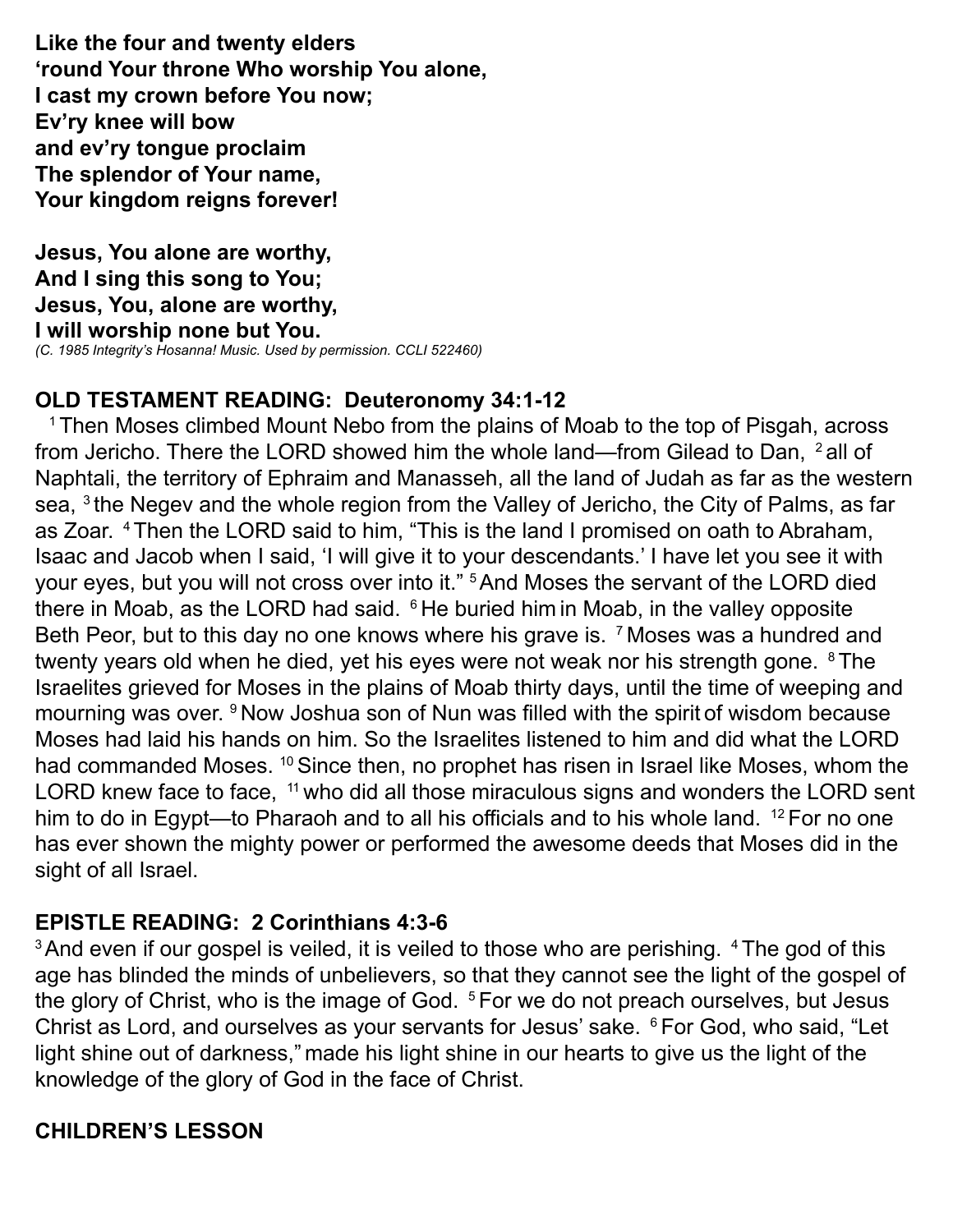## **CONFESSION OF FAITH:** *(From Philippians 2)*

I believe in Jesus Christ, who being in very nature God, did not consider equality with God something to be grasped, but made himself nothing, taking the very nature of a servant, being made in human likeness. And being found in appearance as a man, he humbled himself and became obedient to death - even death on a cross! Therefore God exalted him to the highest place and gave him the name that is above every name, that at the name of Jesus every knee should bow, in heaven and on earth and under the earth, and every tongue confess that Jesus Christ is Lord, to the glory of God the Father. Amen.

**HYMN: "Crown Him with Many Crowns"** *(LSB #525)*

**Crown Him with many crowns, The Lamb upon His throne; Hark how the heav'nly anthem drowns All music but its own. Awake, my soul, and sing Of Him who died for thee, And hail Him as thy matchless king Through all eternity.**

**Crown Him the Lord of love. Behold His hands and side, Rich wounds, yet visible above, In beauty glorified. No angels in the sky Can fully bear that sight, But downward bend their wond'ring eyes At mysteries So bright**

**Crown Him the Lord of life, Who triumphed o'er the grave And rose victorious in the strife For those He came to save. His glories now we sing, Who died and rose on high, Who died eternal life to bring And lives that death may die.**

**Crown Him the Lord of heav'n, Enthroned in worlds above. Crown Him the king to whom is giv'n The wondrous name of Love. Crown Him with many crowns As thrones before Him fall; Crown Him, ye kings, with many crowns, For He is king of all.**  *(Public Domain)*

**SERMON: Luke 9:28-36 "Awoken to Behold His Glory!"**

**SONG: "See His Glory"** *(Rich Cook)*

**See His glory, see His glory, See His glory come down; Praise His name, heaven reigns, See His glory come down, See His glory come down.** *(Repeat)* (C. 1985 Integrity's Hosanna! Music. Used by permission. CCLI #522460)

#### **OFFERING**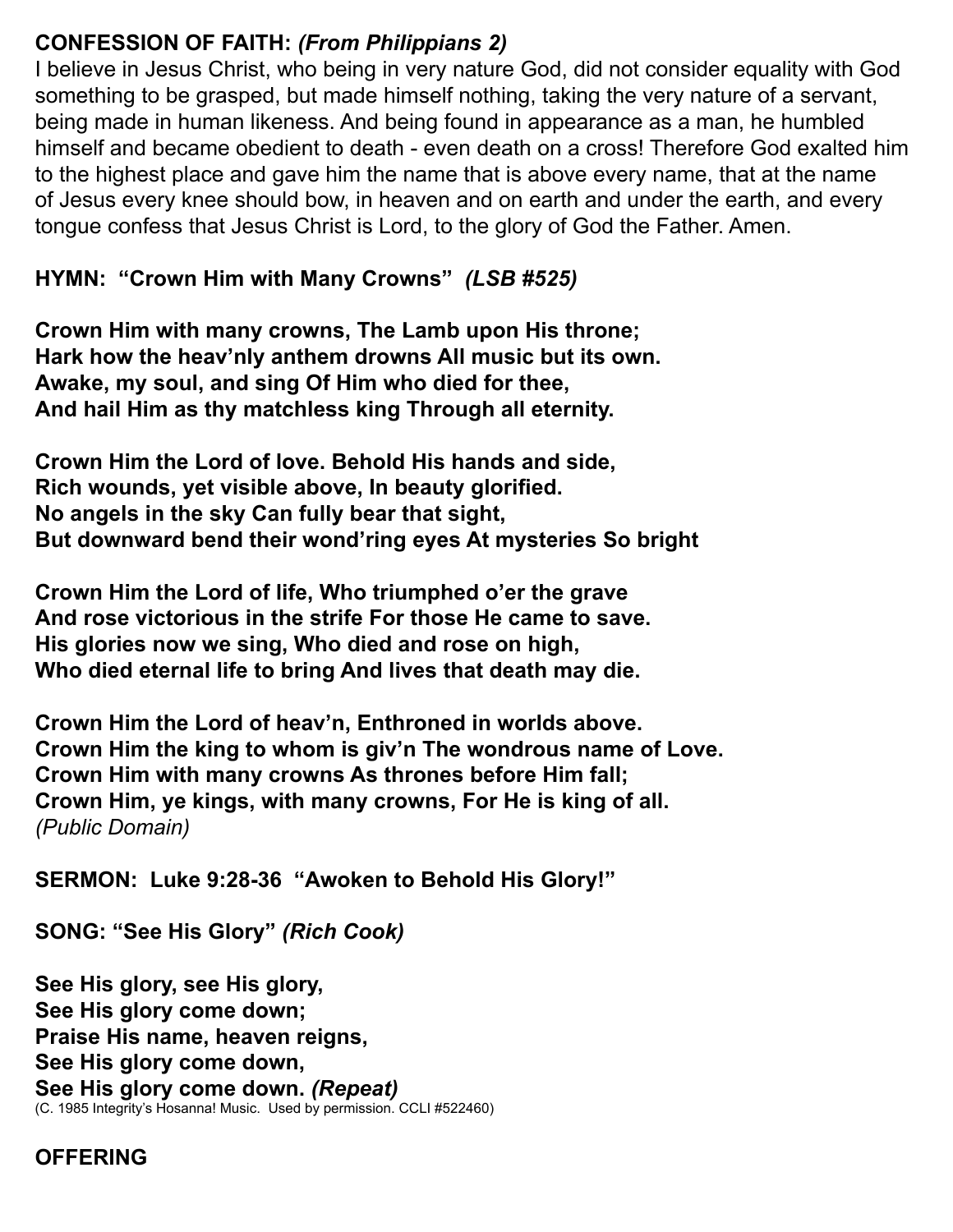# **PRAYER OF THE CHURCH:**

Pastor: Lord Jesus, enable us to listen to You.

**People: For Your Words bring light to our darkness.**

Pastor: May we listen to Your truth in the midst of clamoring, competing voices in this world.

# **People: Help us believe with an unwavering faith.**

Pastor: May we listen intently to Your commands,

**People: And respond in loving and willing obedience.**

Pastor: We pray for those in special need*...(prayer requests)...*May they hear those words of promise given us in You,

**People: And in those promises find help, hope, and restoration.**

Pastor: When we find ourselves living in fear of death,

**People: Help us hear Your reassuring voice saying, "I am the resurrection and the life. He who believes in me will live, even though he dies; and whoever lives and believes in me will never die.** *(John 11:25,26)*

Pastor: Help us see in Your glory, revealed to the disciples on the Mount of Transfiguration, **People: A promise of glory to come that awaits all of us who put our trust in You. Amen.**

# **THE LORD'S PRAYER**

**People: Our Father who art in heaven, Hallowed be Thy name; Thy kingdom come; Thy will be done on earth as it is in heaven; Give us this day our daily bread; And forgive us our trespasses, as we forgive those who trespass against us; And lead us not into temptation; But deliver us from evil; For thine is the kingdom and the power and the glory forever and ever. Amen.** 

# **BLESSING**

**HYMN: "Beautiful Savior"** *(LSB #537)*

**Beautiful Savior, King of creation, Son of God and Son of Man! Truly I'd love Thee, Truly I'd serve Thee, Light of my soul, my joy, my crown.**

**Fair are the meadows, Fair are the woodlands, Robed in flow'rs of blooming spring; Jesus is fairer, Jesus is purer, He makes our sorr'wing spirit sing.**

**Fair is the sunshine, Fair is the moonlight, Bright the sparkling stars on high; Jesus shines brighter, Jesus shines purer Than all the angels in the sky.**

**Beautiful Savior, Lord of the nations, Son of God and son of Man! Glory and honor, Praise, adoration Now and forevermore be Thine!** *(Public Domain)*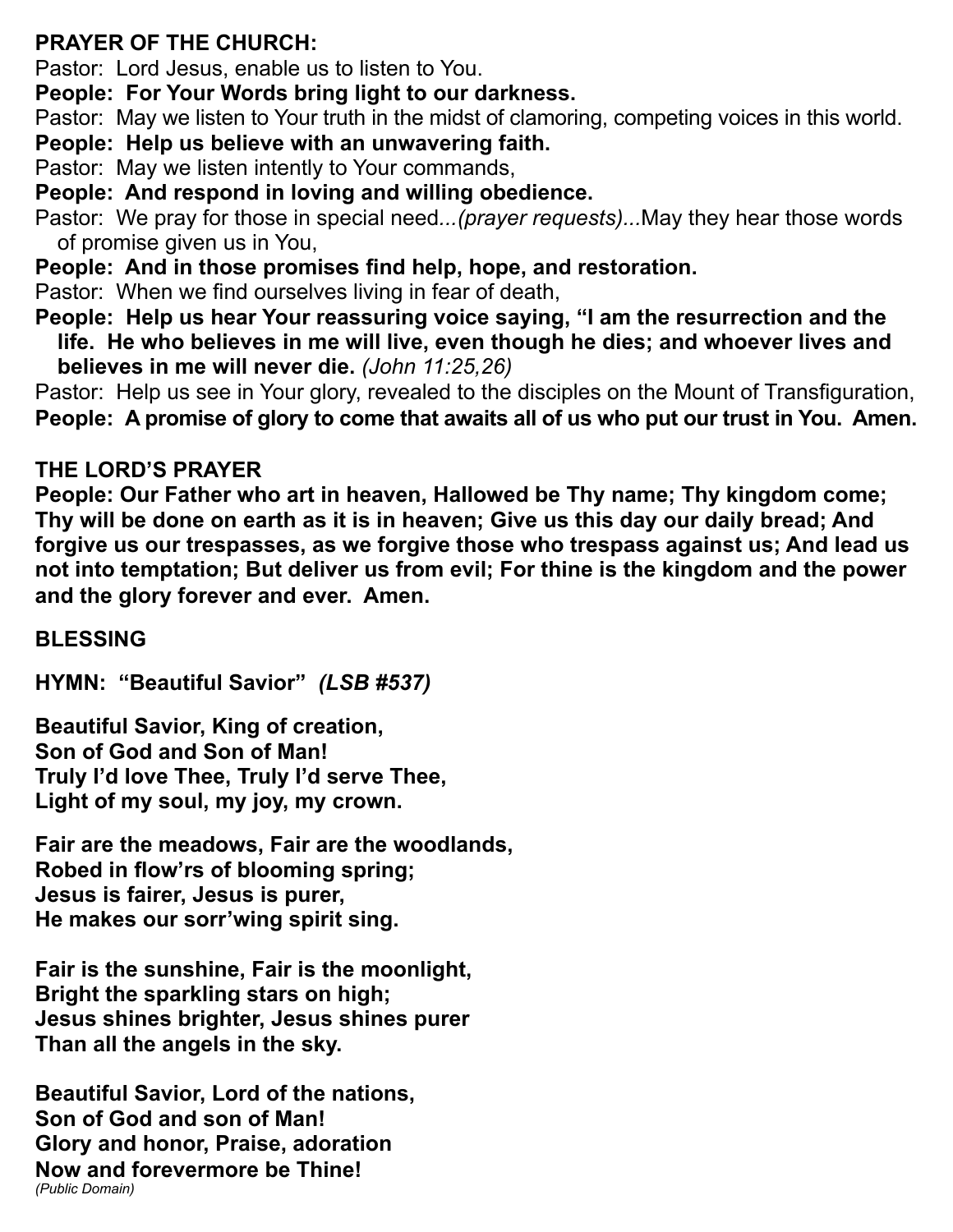

Starting on Ash Wednesday we are asking all members to spend 15 minutes of prayer each day, praying for our church. A general list of prayer needs will be provided.  $\mathbf{r}$  ,  $\mathbf{r}$  , and  $\mathbf{r}$ 

*Prayers of The Righteous: The effectual fervent prayer of a righteous man* 

Let's seek God's face together.

Thank you, The Prayer Team



 $\overline{\phantom{a}}$ 

Easter Flowers

If you would like to order Easter flowers to decorate the sanctuary for Easter morning, please fill out the form below and send or bring it in with your check. Place orders and payments in the Easter Flower Folder on the counter in the Church Office. The flowers may be taken home on Easter Sunday, following the service.

Sunday, March  $27<sup>TH</sup>$  following the 9:30 Service is the last day to place your order.

 $\mathcal{L}_\text{max}$  and  $\mathcal{L}_\text{max}$  are defined by  $\mathcal{L}_\text{max}$  and  $\mathcal{L}_\text{max}$ 

Mum (Lavender, Yellow or White) - \$9.00 Hydrangeas (Pink) - \$16.25 Easter Lily - \$9.00 Tulips (Red, Purple or Yellow)- \$8.50 12" Pansy Bowl (Mixed Colors) - \$16.00



elebrate<br>r Holy Emmanuel Lutheran Church Financial Assistant, Retirement. International o Please join us to Celebrate Anita Bakalar

the form below and send or bring it in with your

A lunch will be served after the  $\begin{array}{|c|c|} \hline \end{array}$  $\frac{1}{2}$   $\frac{1}{2}$   $\frac{1}{2}$   $\frac{1}{2}$   $\frac{1}{2}$   $\frac{1}{2}$   $\frac{1}{2}$   $\frac{1}{2}$   $\frac{1}{2}$   $\frac{1}{2}$   $\frac{1}{2}$   $\frac{1}{2}$   $\frac{1}{2}$   $\frac{1}{2}$   $\frac{1}{2}$   $\frac{1}{2}$   $\frac{1}{2}$   $\frac{1}{2}$   $\frac{1}{2}$   $\frac{1}{2}$   $\frac{1}{2}$   $\frac{1}{2}$  9:30 church service on March 6, 2022 in the Fellowship Hall.

 $\blacksquare$  . We have the set of  $\blacksquare$ 

Please make checks payable to Holy Emmanuel. If you have any questions, check with Cindy Marko. Thank you have any of the Cindy Marko. Thank you have a

#### \_\_\_\_Tulips (Purple) \$8.50 **SHOE AWAY HUNGER DRIVE** \_\_\_\_Tulips (Purple) \$8.50 \_\_\_\_Tulips (Yellow) \$8.50

Shoe Away Hunger is a partnering program where footwear is turned around to **the contact o** \_\_\_\_Mum (Yellow) \$9.00 **provide an eco-friendly means of support for those in need.** \_\_\_\_Mum (Yellow) \$9.00

4 years ago, Holy Emmanuel and Open Arms collected shoes to help those in **wears** need. The Drive was very successful, and we will do a second drive starting **proxille** including sneakers, sport shoes, casual shoes, boots, ice skates, flip flops, etc.  $\qquad \qquad$ **Support hunger relief efforts.** Name and the set of the set of the set of the set of the set of the set of the set of the set of the set of the **in February through March 31st. Please bring new or gently-used footware Please tie them together and place them in a plastic bag to keep them together and dry. Donated footware will be given to the Shoe Away Hunger Program to** 

**Collection boxes will be in both the church narthex and Open Arms**  $\blacksquare$ **administrative area. Questions? Ask John or Sandy Carlson.**

**In Memory of Thank you for support.** Thank you for support.

**Please make a value of the Sandy Carlson** If you have any good with Cindy Marko. The check with Cindy Marko. Thank you have any good with Cindy Marko. Thank you have a street of the check with Cindy Marko. The check with Cindy Marko. The check with Cindy Marko. Th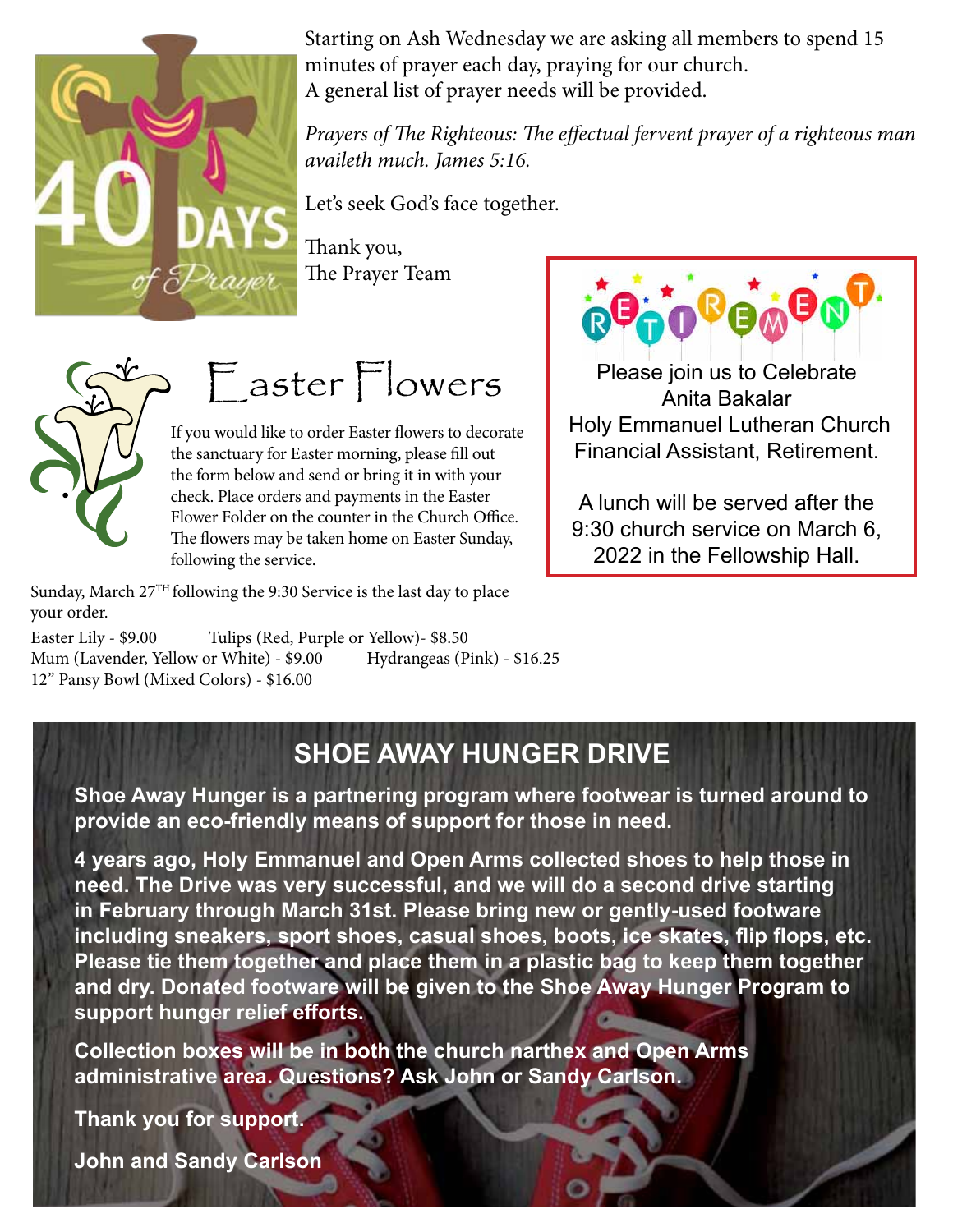*Happy Birthday* to 28-Feb Natalie Mylander 02-Mar Denise Sundquist 02-Mar Eric Sundquist

6



03-Mar Vern Endresen **28-Feb Jerry & Sharon Bliven 66**<br>03-Mar Vern Endresen **20** 02-Mar Rick & Jill Marko



*Please include the following friends and happenings in your personal prayers*

# **PRAYER MINISTRY**

*For God's Blessing On Their Medical Treatment* - Richard St Martin

#### *Our Home bound & Those In Care Centers* -

Fam Pat Hibben - John Arne - Vera Marko - Lillian Prok - Jerry & Sharon **Marii-9:15am.**<br>And **11am-noon** Bliven - Lorraine McKay - Marion Michalik - Dee Dolny -

**S at Tram-noon.**<br>Howship hall **Stan Cherveny - Ed Simmons** 

#### **Local & Global Mission Ministries**

**Topic: Both classes are the same.** The **Rev Dr. Dan & Dr. Joan Jastram, Northern Asia (Recipients of our** "Together In Mission")

> -Rev. Blidi Minely, Liberia, Africa (Recipient of our "Care Barrels") *Local & Global Concerns*

#### -For Health & Safety in this COVID 19 Pandemic

-For a spirit of unity and Godliness among the leadership of The United States of America and President Biden -For peace in the Ukraine



**Adult Bible Class: Meets on Sundays at 8:30am-9:15am. Also meets on Tuesdays at 11am-noon. Location: Church fellowship hall. Alex meets ON OUTBROX 81 0.0000011-4** w meets on Tuesuays at Train-noon.<br>Leecties - Ohusek fellowskie hell **LUCATION.** UNITCH TURNSHIP HAIL **Meets on Sundays at 8:30am-9:15am. LUCATION.** CHUICH

**Topic: Both classes are the same.** They be a location of the **Finder of the same.** They Dr. Dan & Dr. Jo **We are currently finishing up our look at the** "Together In Mission") **book of Revelation.**



**Holiday Service Schedule: Holiday Service Schedule:** VEAP has experienced an unprecedented level of support in ensuring we have basic food staples in our pantry, but there are many items we cannot easily procure. Note that financial contributions allow us to **Decimies month.** respond the most flexibly to changing needs. Every \$30 donated allows us to feed an individual for an

> Please consider donating Personal care items. Shampoo, toothpaste, soap, shaving cream, toiletries. **Dec 15th, 6:30pm. Advent Service.**

**Advent Service Theme: "What Do Angels Do?" Each we conclude with be prought to velocit wilder of St. Dec 15th, 6:30pm. Advent Service.**  s in the Nattriex to place your donations.<br>will be brought to VEAP March 31st **Each week we'll be looking at the role angels play in God's plans**  A donation bin is in the Narthex to place your donations.<br>**Items as leated will be has white VEAD Marsh 24st** Items collected will be brought to VEAP March 31st.

**a** Thank You **Decay Commander VEAT Representative. December 24th, 4pm. Christmas Eve Candlelight Service. Example 2018 Example at the role angels plans in God's plans**  $\mathcal{L}$  **plans**  $\mathcal{L}$  **plans**  $\mathcal{L}$  **plans**  $\mathcal{L}$  **plans**  $\mathcal{L}$  **plans**  $\mathcal{L}$  **plans**  $\mathcal{L}$  **plans**  $\mathcal{L}$  **plans**  $\mathcal{L}$  **plans**  $\mathcal{L}$  **plans**  $\mathcal{L}$ **and in our life as believers in Christ. and in our life as believers in Christ. Example 2018 Example 2018 Example 2019 Example 2019** Gayle Cedergren Holy Emmanuel VEAP Represenative